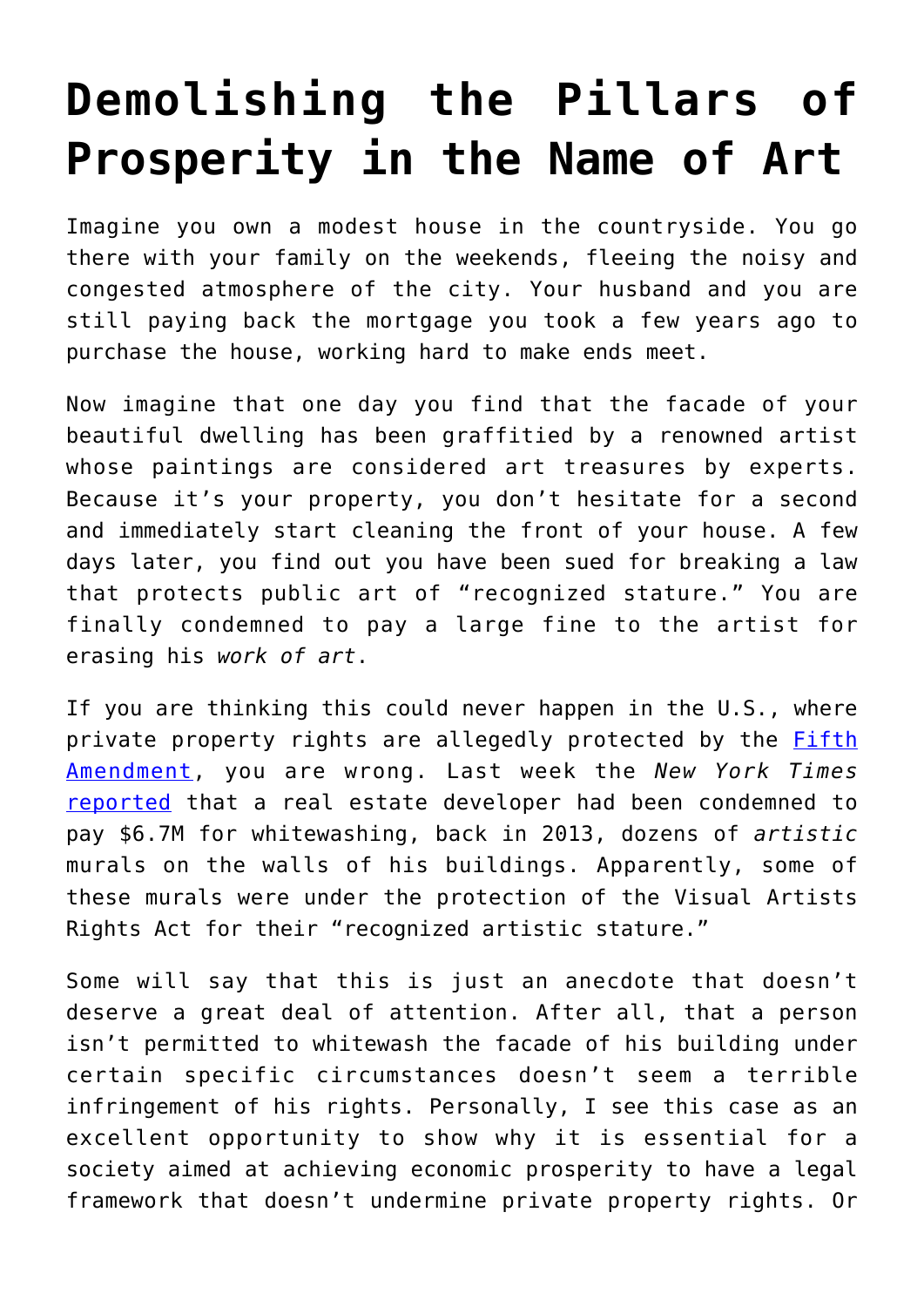put differently, private property rights are a condition *sine qua non* for a society to thrive; protecting them is, thus, of the utmost importance.

Let's start from the beginning. What do I mean by private property rights?

The right to private property contains [three main corollaries](http://www.econlib.org/library/Enc/PropertyRights.html) [or dimensions:](http://www.econlib.org/library/Enc/PropertyRights.html) the exclusive right to use a resource; the right to the services or utility rendered by it; and the right to exchange it at any price one considers appropriate. What happens when these rights are somehow restricted, limited or flagrantly violated by law?

Before answering this question, let me introduce the concept of incentive. From an economic point of view, an incentive is a potential pecuniary reward that moves someone to do something. When economists say that *incentives matter*, they mean that a legal framework that establishes the right incentives will result in economic growth and prosperity. And vice versa: the wrong incentives can lead a country to the abyss of poverty.

Now back to the previous question. One way of violating private property rights are price controls. When a government imposes a price ceiling, producers aren't allowed to sell their goods or services at any price they choose. This implies a clear breach of the third corollary mentioned above, which very often leads to [disastrous outcomes](https://www.forbes.com/sites/timworstall/2016/06/12/silicon-valley-decides-to-bomb-its-own-housing-market-with-rent-control/#55663b1e7bed).

For instance, if a seller is forbidden to sell a good at a price that covers all costs, she will stop producing it (remember the incentives?), which in turn will bring about a shortage of that particular good. If price ceilings are extended to the rest of the economy, the result will be a generalized shortage of goods (including first necessity goods) with the subsequent impact on the living standards of society. If you think this is just economic theory divorced